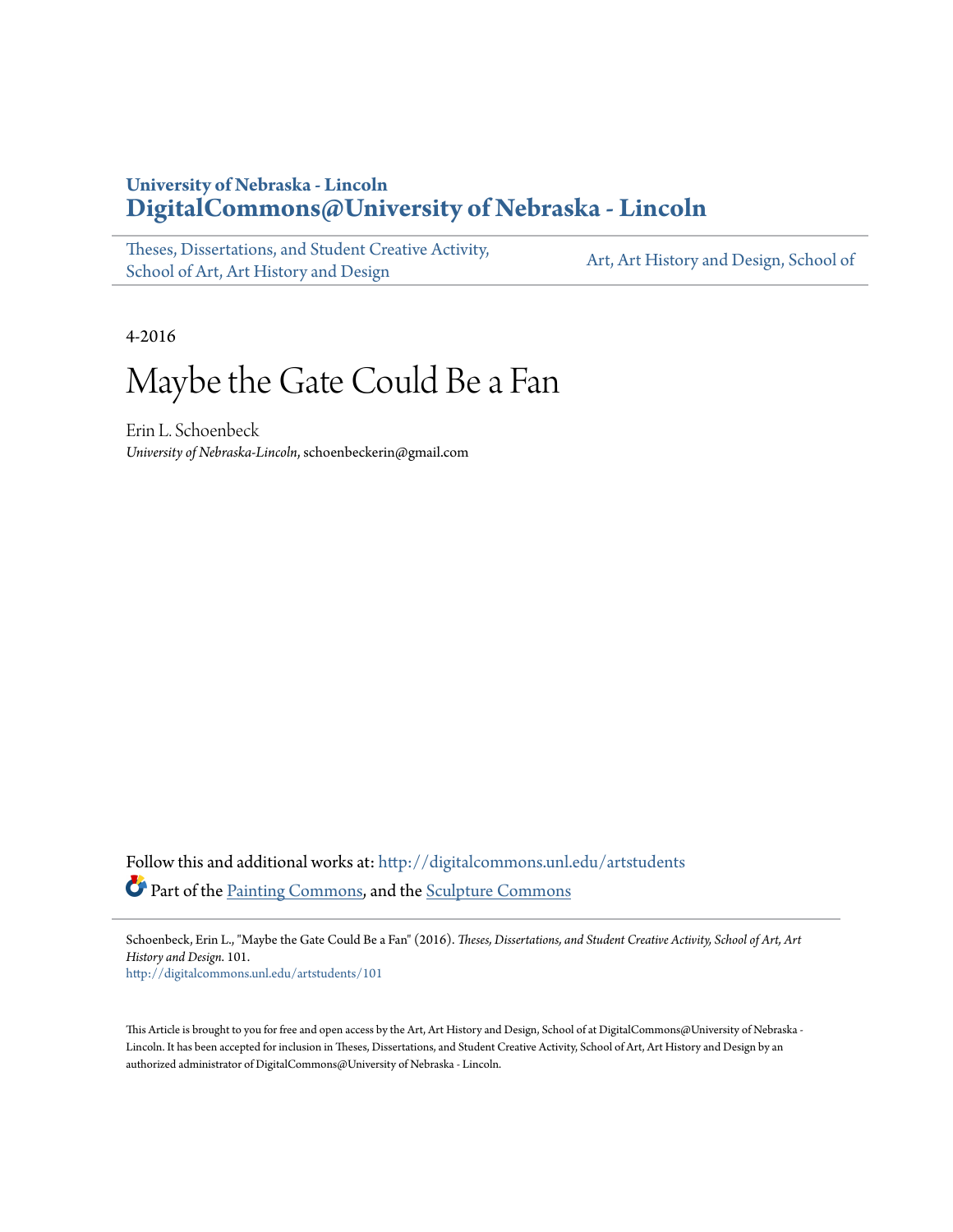Maybe the Gate Could Be a Fan

By

Erin Schoenbeck

## A THESIS

Presented to the Faculty of The Graduate College at the University of Nebraska In Partial Fulfillment of Requirements For the Degree of Master of Fine Arts

Major: Art

Under the Supervision of Aaron Holz

Lincoln, Nebraska

April, 2016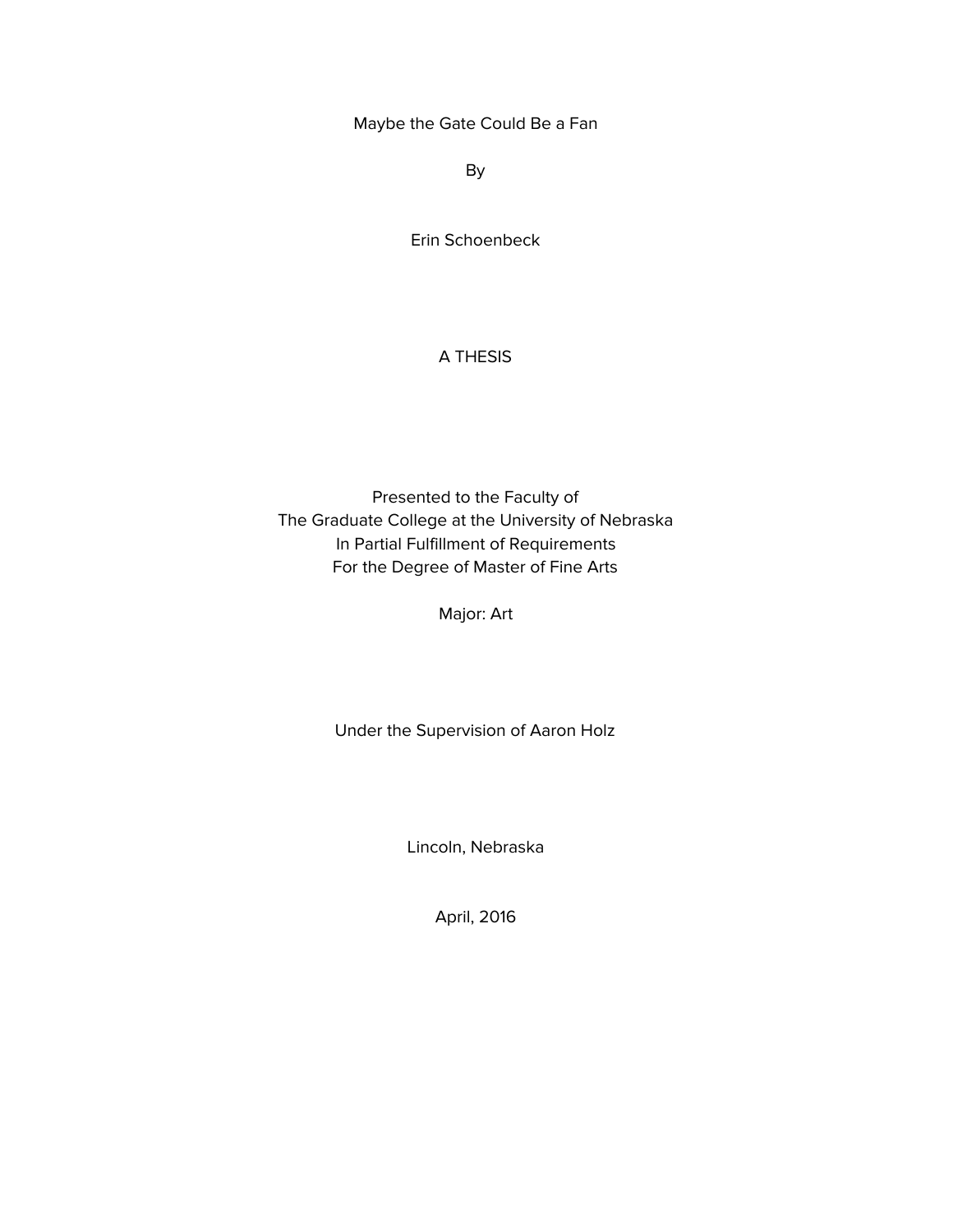Maybe the Gate Could Be a Fan Erin Schoenbeck, M.F.A. University of Nebraska, 2016

Advisor: Aaron Holz

I notice with quiet thrill an individual object or shape such as a railing, an odd pattern in the cement, a handle that does not match the rest, or a surprisingly decorative form intended only for a useful purpose. Choosing a form for its potential function, strange shape or particular color, I filter it through my aesthetic. My mental repetition of the day's stresses is changed into lighthearted wondering. Maybe that gate I passed could become a beautiful fanned shape, its silhouette in gold and pale green. It could be so tiny its functional life outdoors is transformed into delicate scalloped lace trim. Even just its shadow could be incredibly beautiful.

First in my imagination and then in my studio, I change elements of my surroundings with drastically different color, mass, weight, repetition, or size. Each assemblage or grouping of different objects I make can be understood as the physical outcome of my mental processes of condensing, simplifying, and altering. Nervous energy is channeled into creating an imagined space, more beautiful and more decorative than reality. Each piece represents a moment of mental excitement first discovered and then reiterated. Using odd crafting or manufacturing materials I investigate how I might physically recreate one of my imaginings and make it understandable to others. Through the work I communicate the contentment and delight I find in manipulating materials to transform ordinary objects.

My groups of objects combine flat areas of color with layered shapes of thin plastic, wood, or fabric exploiting their inherent texture. The original use of an object is often obscured, leaving the viewer to guess its purpose. I choose an object and alter it or add it to something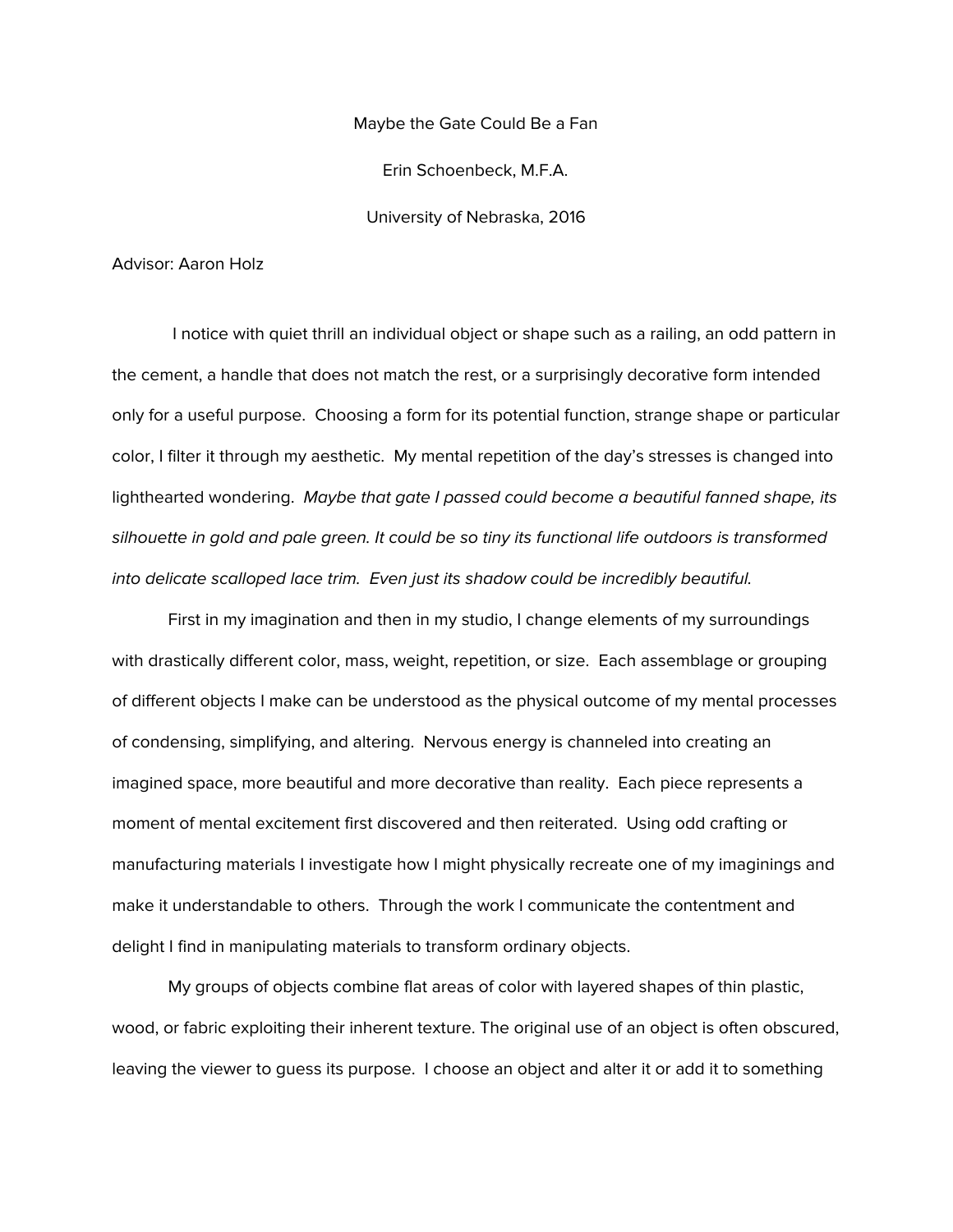else to emphasize the oddity of encountering it in the first place. The playful quality of my process is underscored by reproducing large-scale objects from the real world in miniature, like toys. By using humble materials like paper or modeling plastic I emphasize the low aesthetic quality of the objects I choose to make beautiful or decorative. My meticulously painted edges or delicately cut materials embody an anxious tension. Using an unconventional color palette confuses the functional origin of my objects while their fine details and sensual surfaces invite close physical inspection.

I impose my highly controlled aesthetic on reality to rid the unease that comes with the confusion and disarray in my daily surroundings. I embrace the ambiguity of my complicated physical environment by recreating particularly questionable objects. By playing with perspective and using offbeat color and patterned arrangements I show the viewer aspects of my imagined space.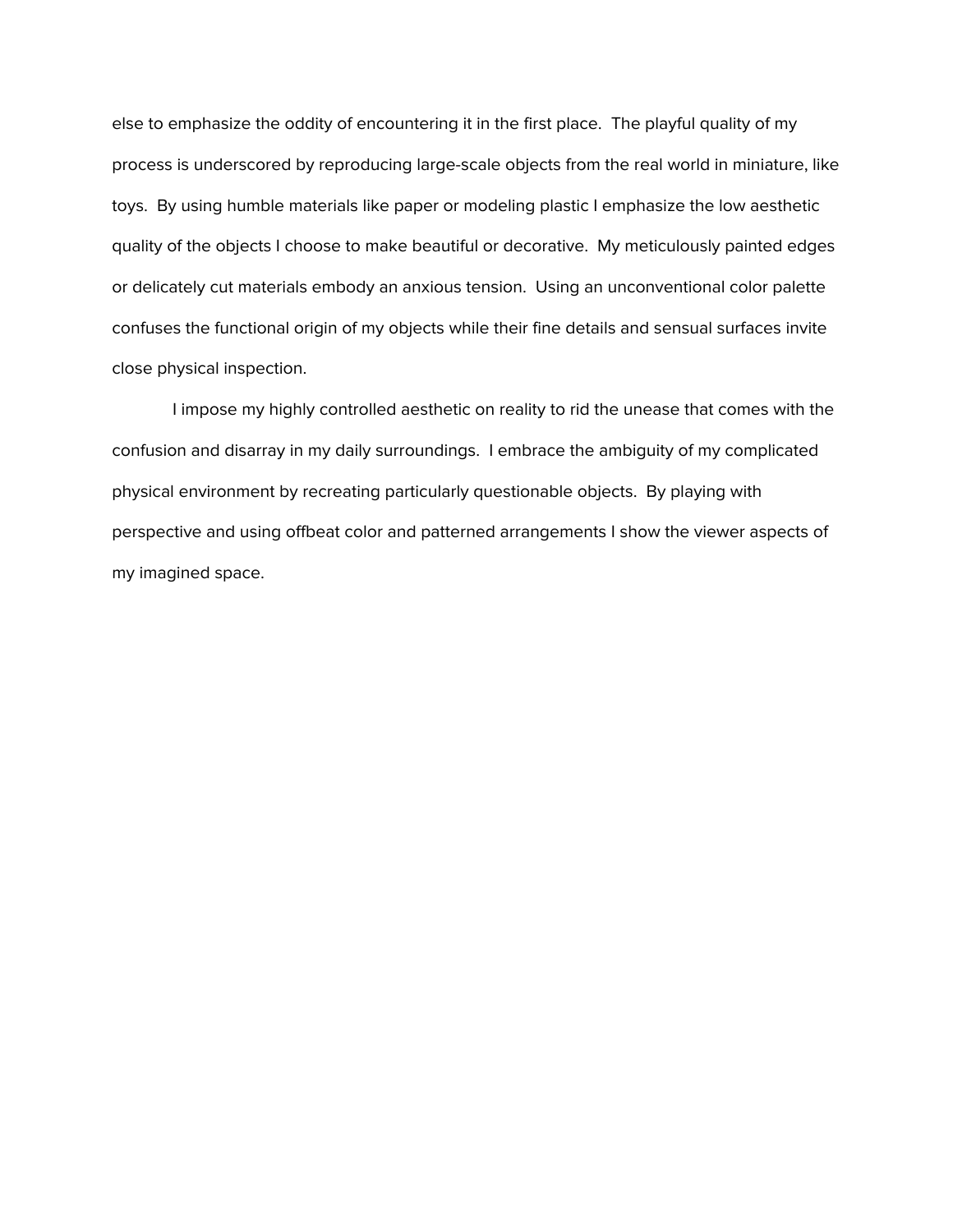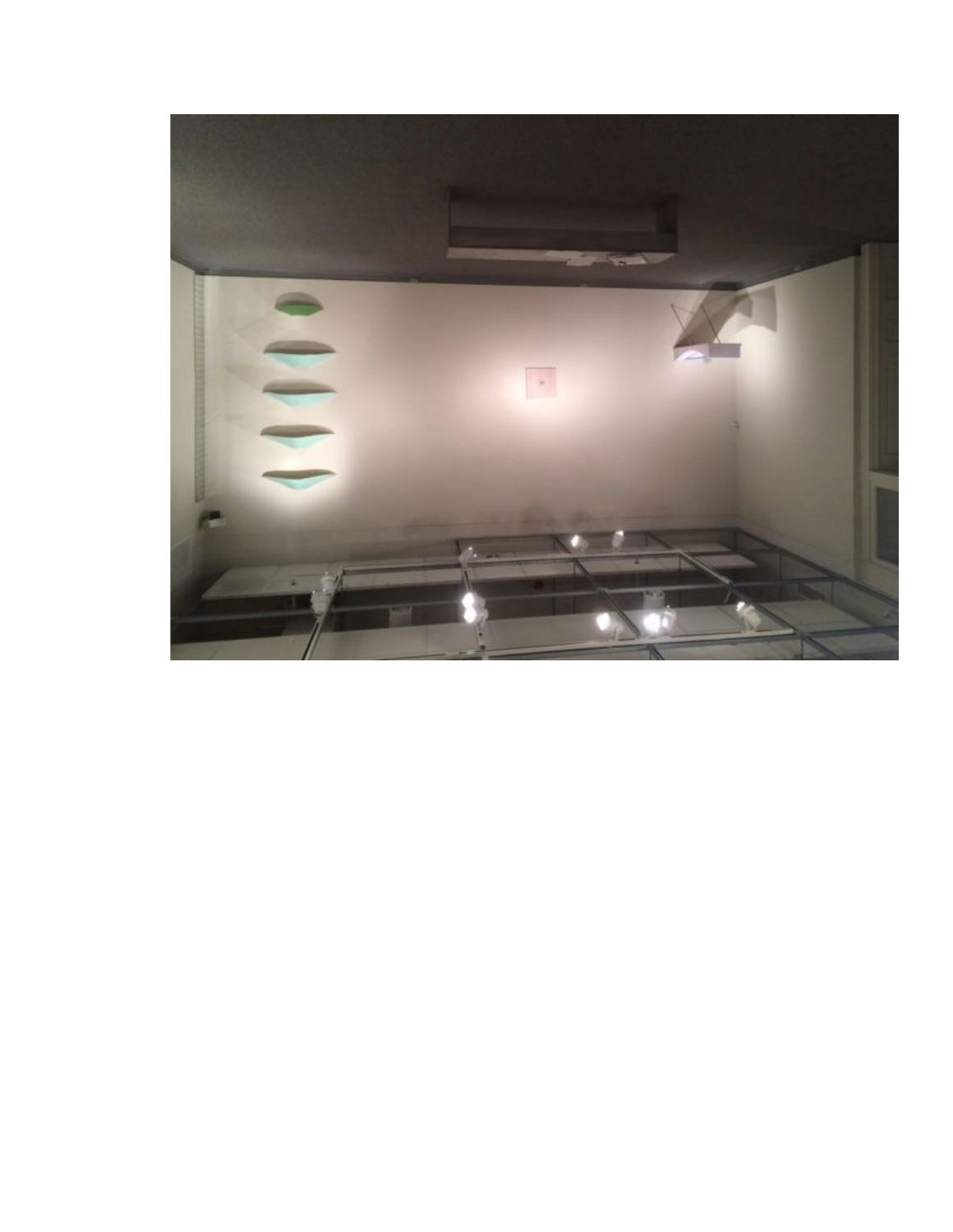